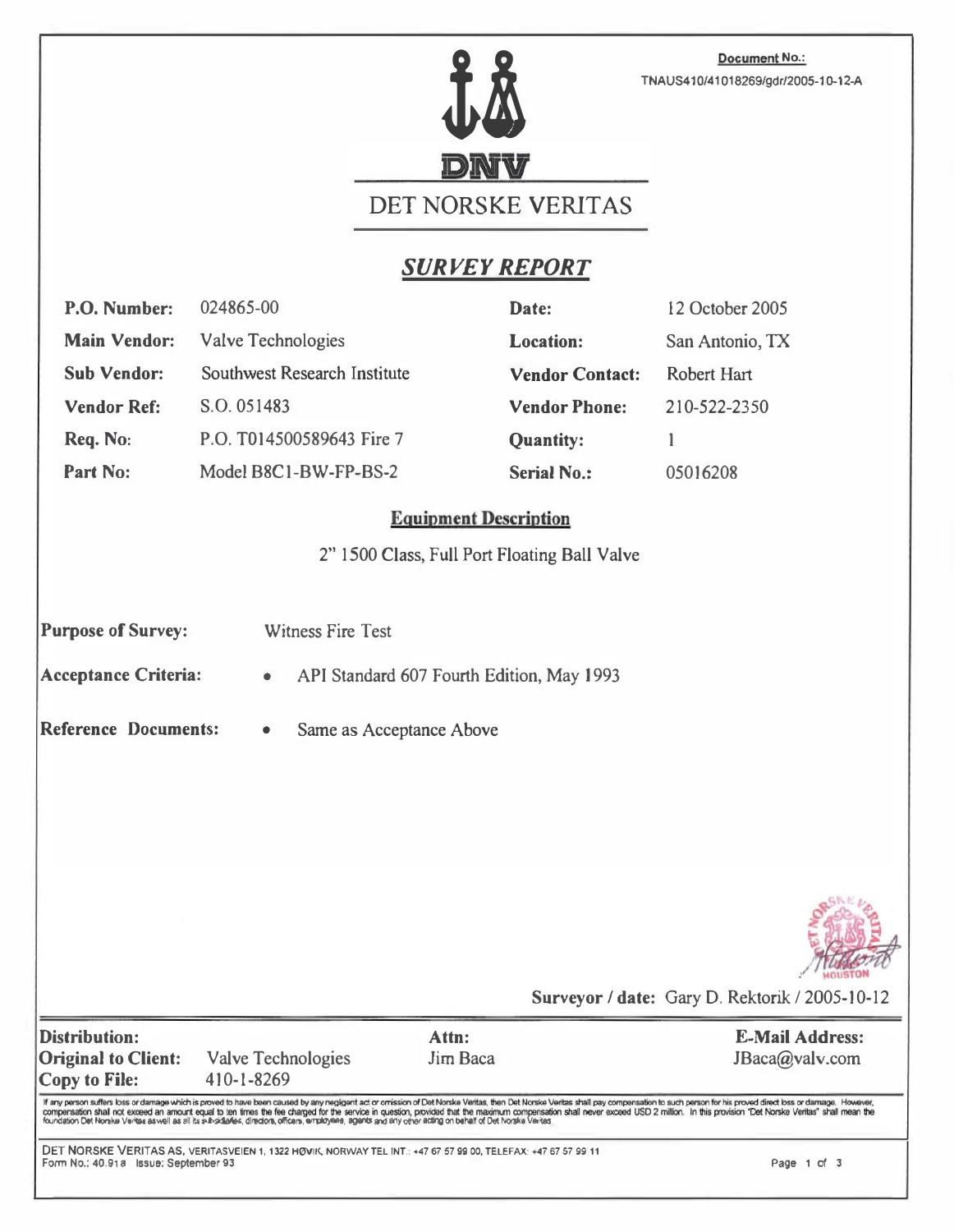#### Scope of Activity:

A. Attending surveyor witnessed a fire test of the referenced Ball Valve in accordance with API Standard 607 with the following results:

#### Set-Up

- Test set-up of thermocouples and calorimeter blocks were in accordance with Figure 1 of Standard 607
- Test medium was water

#### Fire Test

- Test valve was filled with water and tested in the closed position. Valve stem and bore were in the  $\sim$ horizontal position.
- Valve was pressurized to 2780 minimum (75% of the cold working pressure) prior to the start of the test.  $\frac{1}{2}$ No visible leaks were noted. (Note: this pressure was maintained throughout the burn test)
- Four propane fed burners were used to envelope valve in flame throughout the test.
- Once ignited the flame temperature indicating thermocouples reached 1400<sup>°</sup>F prior to lapse of 2 minutes.
- Temperature readings of thermocouples were maintained between 1400-1 800°F for the duration of the 30 a. minute burn.
- The water tank level at start of test was measured to be 96 W'. At the conclusion of the test the tank level was measured to be 94  $\frac{1}{2}$ .
- No measurable through leakage was noted upon completion of the burn.
- After completion of the 30 minute burn test, valve was sprayed with water to achieve a rapid cool down. Valve reached temperatures below 212°F within the 10 minute requirement.

### Operation Test

- After cool down, the valve was operated full open and then full closed against the test pressure.
- The downstream drain valve was opened and the system was allowed to stabilize for 5 minutes.
- Through leakage and external leakage at the stem, bonnet joint and body joint were collected for the next 5 minutes.
- No measureable leakage was collected.

Based upon the above witnessed tests the referenced 2" 1500 Class Valve has passed the requirements established in API Standard 607. Official results will be generated by Southwest Research Institute.